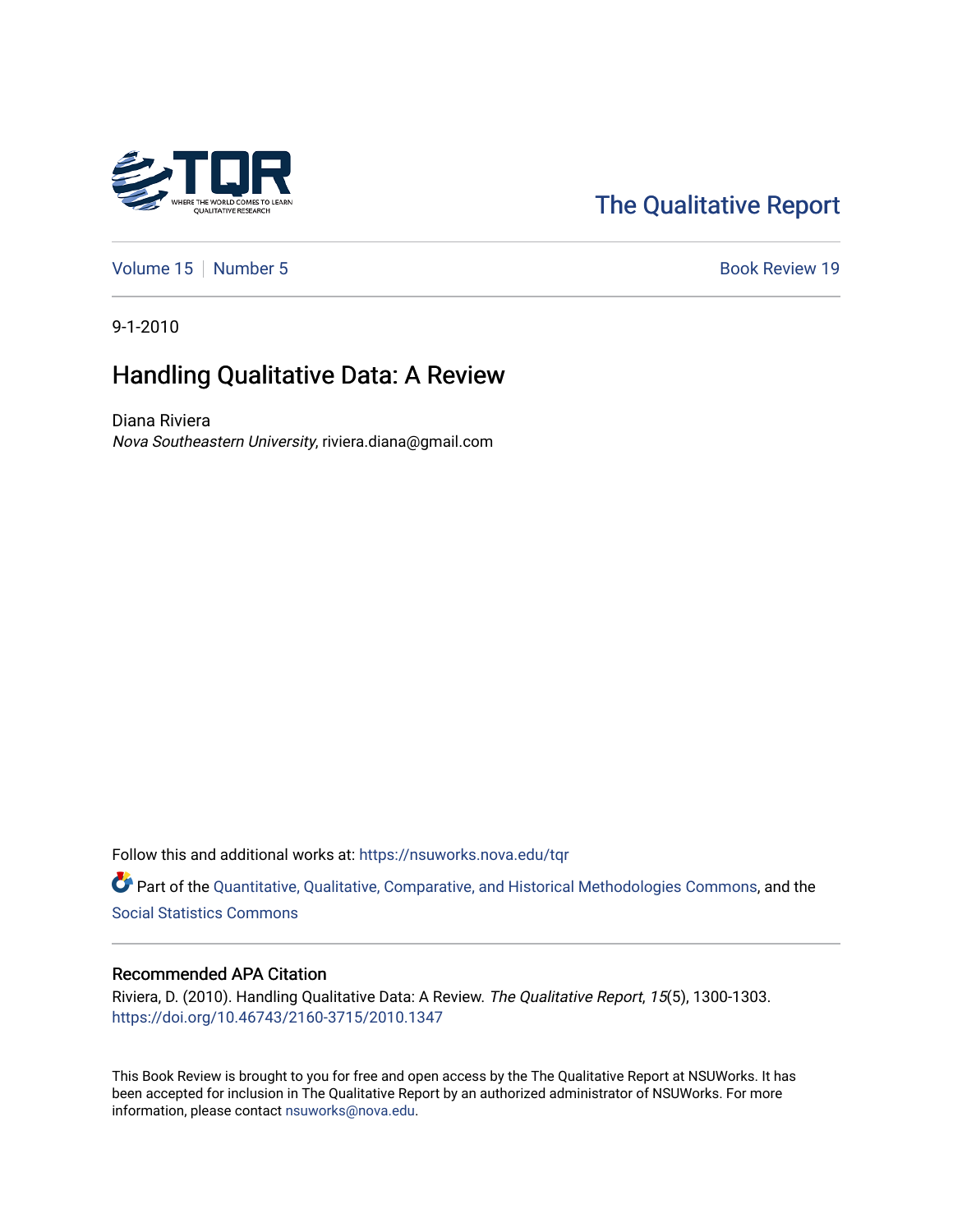

# Handling Qualitative Data: A Review

## Abstract

In Handling Qualitative Data: A Practical Guide, Richards (2009) presents the reader with beginner-tointermediate knowledge of qualitative research and the requirements to develop a successful project. Throughout the text there are boxes of information that capture essential steps or informative pieces that the reader should make note of or make it a point to remember. Richards also reminds the readers that one of the most important parts of research is to start. Procrastination can be the researcher's greatest enemy.

## Keywords

Qualitative Research, Data, Records, Project

### Creative Commons License



This work is licensed under a [Creative Commons Attribution-Noncommercial-Share Alike 4.0 License](https://creativecommons.org/licenses/by-nc-sa/4.0/).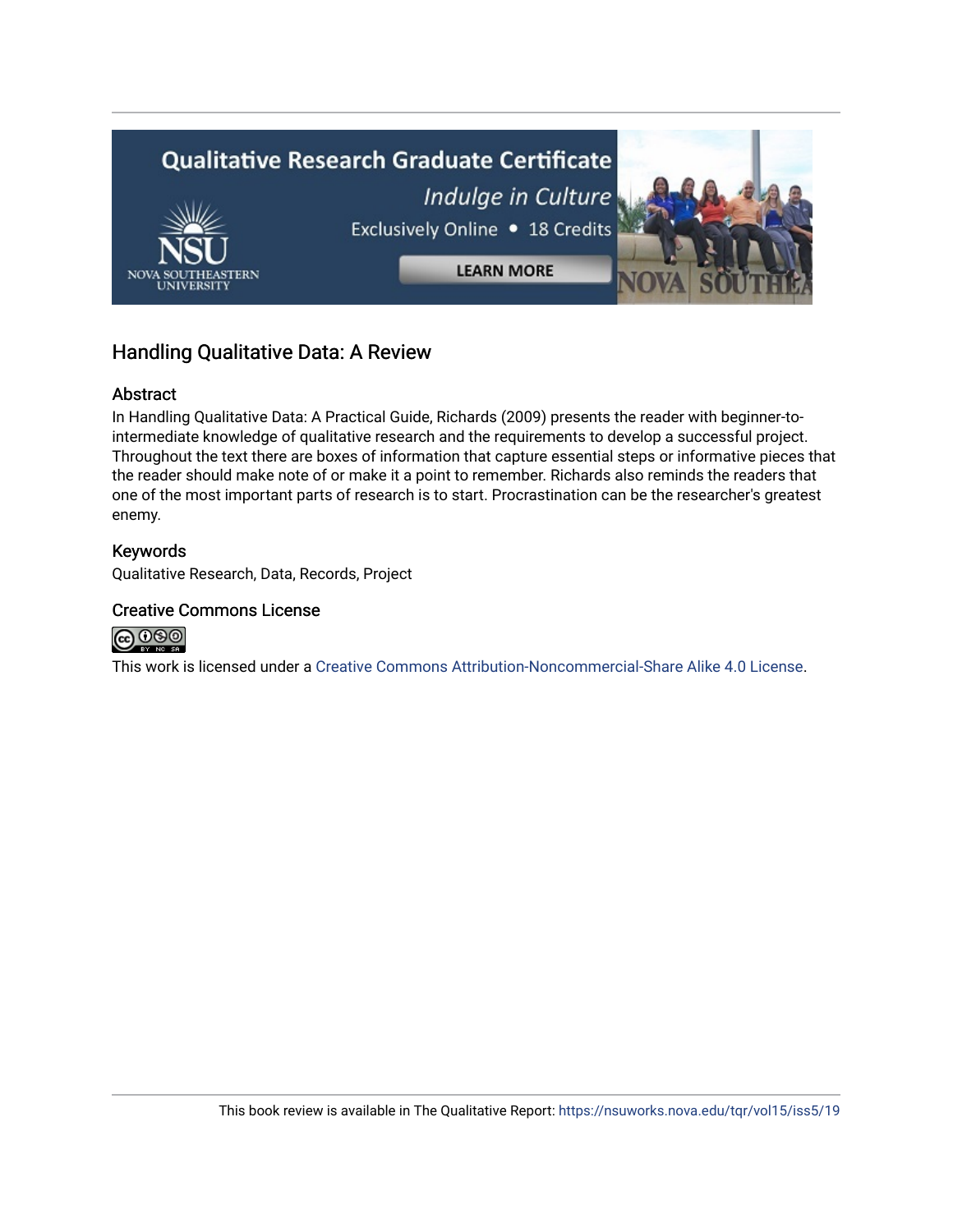# *Handling Qualitative Data: A Review*

## Diana Riviera

Nova Southeastern University, Fort Lauderdale, FL, USA

*In Handling Qualitative Data: A Practical Guide, Richards (2009) presents the reader with beginner-to-intermediate knowledge of qualitative research and the requirements to develop a successful project. Throughout the text there are boxes of information that capture essential steps or informative pieces that the reader should make note of or make it a point to remember. Richards also reminds the readers that one of the most important parts of research is to start. Procrastination can be the researcher's greatest enemy. Key Words: Qualitative Research, Data, Records, and Project.*

Looking at the book *Handling Qualitative Data: A Practical Guide*, brought on a sense of patience and calmness. The cover is printed in light pastels and a single pine tree seemingly represents the most important subject of the book. The typography is clean with "HANDLING QUALITATIVE DATA" in all capital letters as if sending the message that this is the meat of the text. Actually, it is; while this book scratches the surface of qualitative research overall, the focus always remains on qualitative data. The author glides through important areas of qualitative research and presents them with a "you can do it" tone. Throughout the interior of the text there are boxes of information that capture essential steps or informative pieces that the reader should make note of or make it a point to remember. This book serves as a great companion to an advanced undergraduate research course or a research design course at the master's level.

A sign that your qualitative research project may not come to fruition is the lack of willingness to start. Many times researchers attempt to think ahead to what the conclusion of the research will be and that can be frustrating especially if there is no mental visualization of what the end result will look like. This can add to the procrastination of project initiation. Qualitative research is multifaceted and cannot be simplified in one sitting through a single thought process. Richards (2009) presents chapter one as the most important step that applies to a successful qualitative research project: setting it up. I found this chapter interesting to read because my approach is similar to many novice researchers, that is, to get started and work as we go through the process. At least that is the way I had attempted to begin my dissertation process. I too quickly found it difficult to see the end and thought maybe I did not choose the right topic. The solution to this, Richards adds, is to create a plan or map out the process. Describing how the research will take place and acquiring the resources is completely different than attempting to draw a conclusion. This process sets the framework for a solid dedication to the project.

Once the project is underway, generating the data becomes the first step in the process. The purpose of qualitative research is to provide a new understanding to a phenomenon; therefore, the qualitative data is often fluid and complex. Not only does the data itself contribute to the overall project, but the data develops with the use of data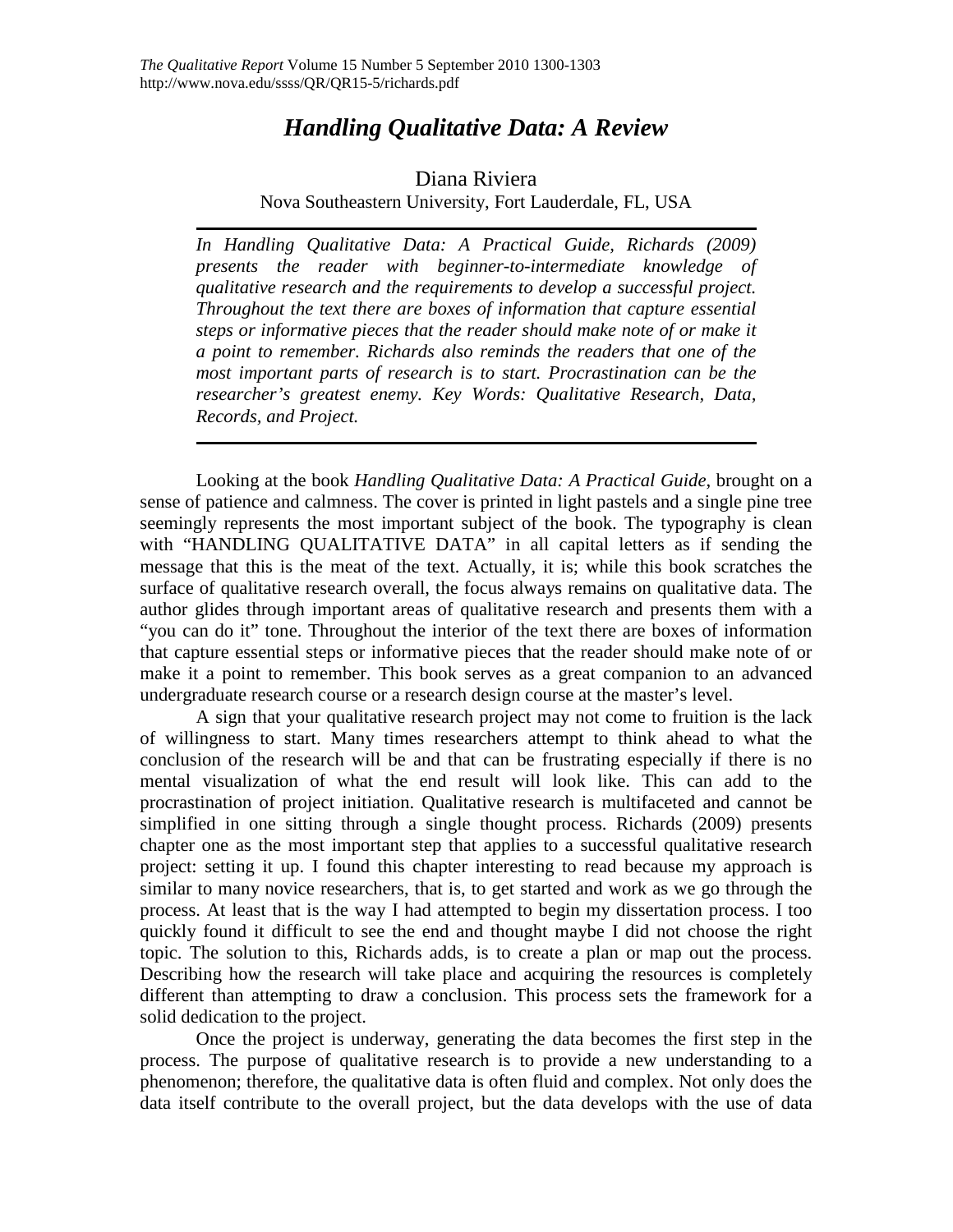records such as "memos, annotations, background material, and reflective essays" (Richards, 2009, p. 35). Choosing a method to collect data has been made mostly popular by the use of interviews. Richards, however, states this method is the most intrusive way to collect information. She continues by depicting a scenario where a researcher would go in with a battery of questions for individuals in order to figure out the problem. This example does not seem to fit with the way in which an ethical qualitative research project would unfold. However, the author does provide other ways to collect data that may not be described as intrusive. Participant observation places the researcher in the context so that it resembles much of what we do every day. Focus groups and document analysis are examples of non-obtrusive qualitative research.

Whatever the method of choice is for data collection, bias is one thing that all researchers will deal with. Bias can be seen as negative when it consumes the researcher and gets in the way of well-produced research. On a positive note about bias, Richards (2009) provides this example:

The noun means a diagonal line or stretch across woven cloth. Cut or hung on bias, the cloth will be slanting. A badly cut garment will hang awkwardly, pulled by an unrecognized bias. But haute couture uses skillful bias-cut all the time, to achieve a perfect drape. All cloth has bias – you can either control for it by cutting straight, or you can use it well, by careful design. (pp. 22-23)

Part I of the book ends with a chapter on data records. Richards (2009) mentions that getting the data is only as important as the quality of it. Good quality data should include "accuracy, notes on context, thick description, usefulness, and reflexivity" (p. 57). The most widely-used interview method for data collection has consequences that can prove to be costly. If the research project is not well thought out, the researcher can find himself or herself bearing the cost of transcribing. If the researcher is transcribing the interviews, then cost will not be an issue, but time will. On the other hand, transcribing can be rewarding in so much as bring to mind context that was otherwise forgotten or cause the researcher to reflect upon moments that took place in the field. One important message that Richards makes the reader aware of, is that of storing data as soon as possible. She points out that storing data in qualitative research software is not only a good idea, but should be customary. Anything that arises concerning the project can be stored, documented, and noted. Software allows the researcher to go to a specific topic or subject of interest without having to sort through piles of paper as researchers did in the past.

The author delves into part II of the book with ideas surrounding the data and the coding involved in qualitative research. Simply put, if the value of the records collected, are subpar, then the analysis will reveal it. A researcher may conclude that there was not enough data collected or that the collection efforts were poor. In reality, Richards (2009) states that the way in which the data was handled, translates its quality. All ideas and concepts related to the study should be explored and stored in a way that it can later be accessed. The reason for conducting a qualitative research study is to find out something that is of interest to the researcher and provide a contribution of the phenomenon; therefore, there will definitely be material to analyze and present. Once this has been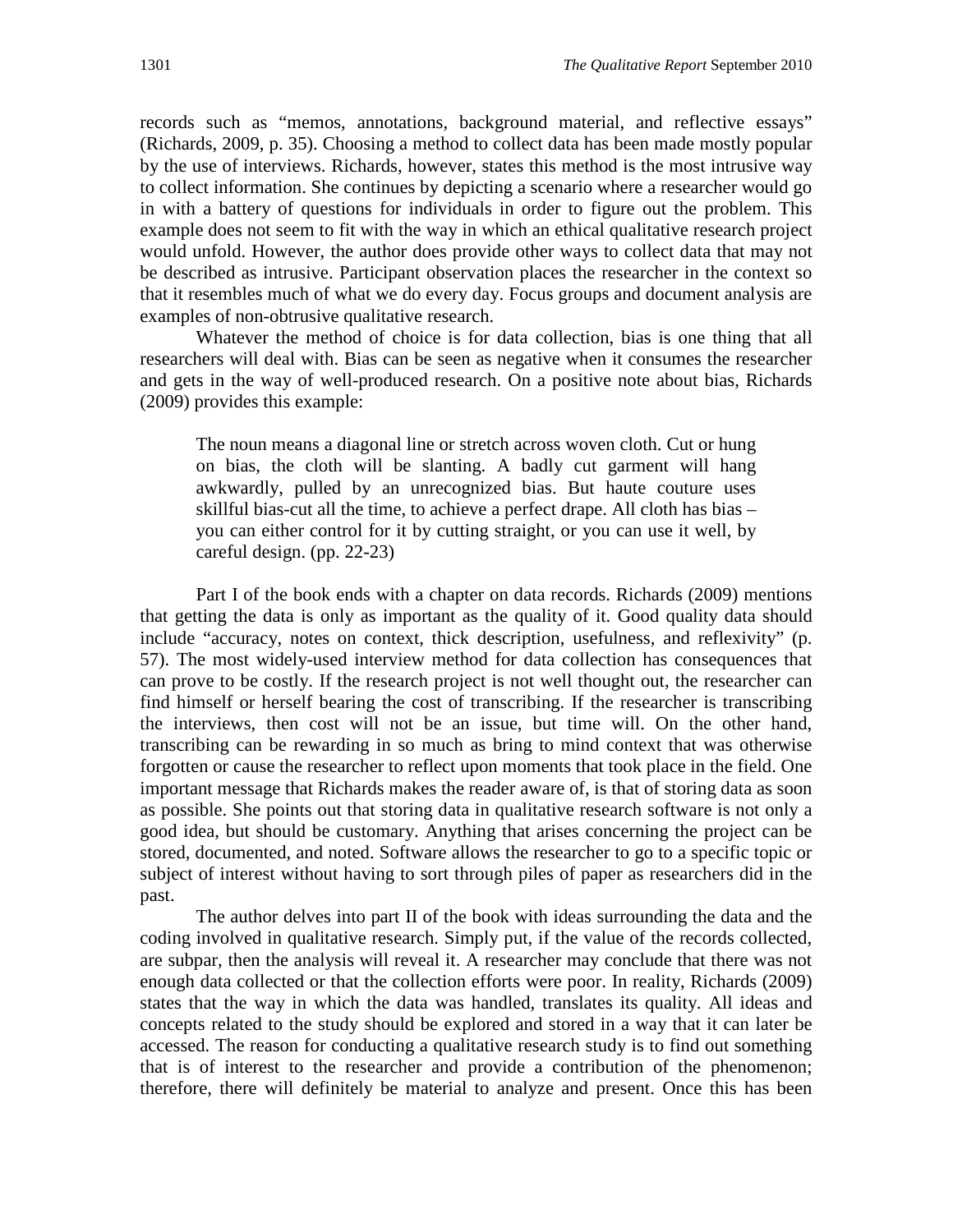established, reading the data should become a ritual. By this I mean, a process that is repeated for every piece of data. Individual preferences are typically okay, but Richards (2009) provides five steps that can aide in the reading process:

1) read and re-read 2) anything considered interesting should be documented 3) if it is interesting then ask why it is interesting 4) open up interesting passages and explore them, compare them to other situations 5) ask why you, as the researcher, are interested in that topic and record your answer. (p. 77)

Logically, coding is associated with numbers or symbols because coding is most familiar in quantitative research and literature. Coding in quantitative research reduces the data, whereas, in qualitative research the goal is to retain data. Coding allows the researcher to break out a topic into subtopic and review them as needed. Once the data has been sorted and categories of information have been compiled, coding will allow effortless access and perhaps provide a new perspective. Richards (2009) writes about three types of coding, descriptive, topic, and analytical coding. Descriptive and topic coding are straightforward; however, analytical coding requires that the researcher think about ideas and meanings of the data as well as construct new ones.

Ideas will develop throughout the entire research process; however, Richards (2009) states that handling those ideas is not only necessary, but it can contribute to the overall project. Organization of those ideas will require consistency, Richards mentions "speed, reliability, and efficiency" as being key to accomplishing this task. As soon as an idea is thought of, it should be coded. The work does not end there; the coding should match the code of the previous topic. If not, the category will not be dependable and when the theme is discussed there will be missing data. Efficiency of the organization allows for a vast array of categories that will build a catalog. The catalog will grow as ideas expand. Naming conventions of the categories are very much needed as they will provide an accessible link between how a researcher thinks of the category and produces information with it.

At this point of the research, it is safe to begin thinking about how the project may conclude. In part III of her book, Richards (2009), sets the mood for project completion. She asks that the researcher start thinking about what is expected and how it will be achieved. The methods and analysis will need to be explored in order to answer this. Thoughts of what would be satisfactory, possible outcomes, how you know when you are there, and the reliability and validity of the project are covered in the last part of this book. The satisfaction of the project will depend on whether or not all steps in the proposal were successfully accomplished. The analysis should contain depth and breadth and not provide a description alone. The possible outcomes of the project could be thought of as a film. Many scenes are shot, but those scenes alone do not create a movie. When put together the data can offer insight as to what may be going on. Throughout the process, hard work and dedication are what drove the project to fruition. Richards (2009) purports that not every researcher will have the nostalgic feeling of accomplishment. This should not be a reason to doubt the work; the structure of the research and the outcomes will be supported by the data. The validity and reliability are essential to the project. In order to present valid data, the author suggests using triangulation and/or member